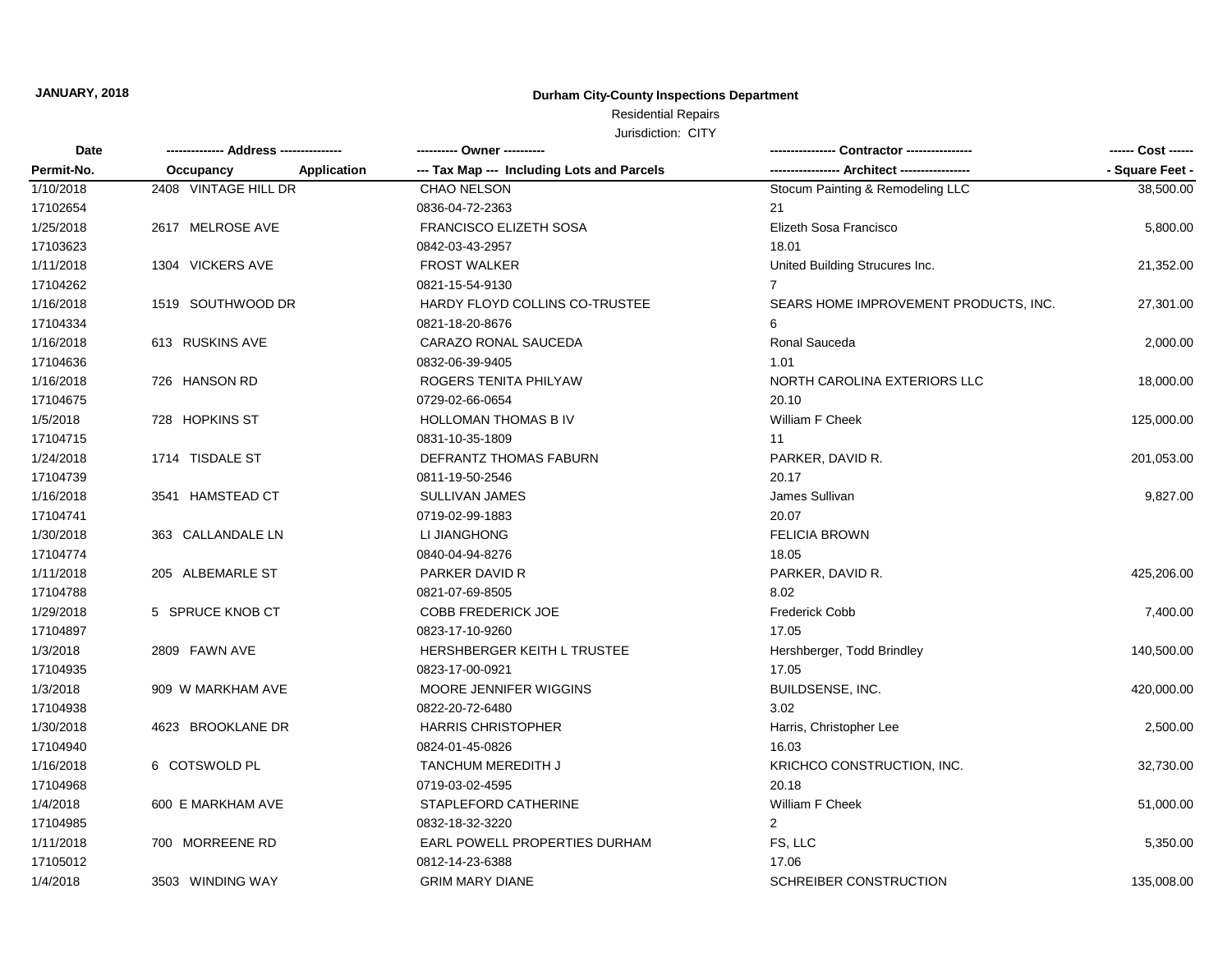## **Durham City-County Inspections Department**

# Residential Repairs

| Date       | -------------- Address --------------- |             | ---------- Owner ----------                | <b>Contractor ----------------</b><br>----------------- | ------ Cost ------ |
|------------|----------------------------------------|-------------|--------------------------------------------|---------------------------------------------------------|--------------------|
| Permit-No. | Occupancy                              | Application | --- Tax Map --- Including Lots and Parcels | -- Architect -----------------                          | - Square Feet -    |
| 17105059   |                                        |             | 0810-17-21-2876                            | 20.16                                                   |                    |
| 1/8/2018   | 2423 ALPINE RD                         |             | CURTIS SALLY E                             | MITCHELL, O C, JR., INC.                                | 129,000.00         |
| 17105061   |                                        |             | 0810-16-94-2231                            | 20.07                                                   |                    |
| 1/9/2018   | 4908 STOCKTON WAY                      |             | <b>TSUI CHARLIE TRUSTEE</b>                | Sierra Structures, Inc.                                 | 8,900.00           |
| 17105062   |                                        |             | 0709-04-54-0422                            | 20.18                                                   |                    |
| 1/24/2018  | 9 AINSWORTH CT                         |             | AMBROSE BRIAN RAYMOND EST                  | Wake Manor Restoration LLC                              | 84,000.00          |
| 17105064   |                                        |             | 0728-04-50-2788                            | 20.13                                                   |                    |
| 1/25/2018  | 2506 TRYON RD                          |             | <b>SLOTKIN MATTHEW B</b>                   | A.G. BUILDERS                                           | 139,137.00         |
| 17105077   |                                        |             | 0811-13-03-9428                            | 20.17                                                   |                    |
| 1/11/2018  | 2300 W CLUB BLVD                       |             | <b>VEREEN RONALD LLOYD</b>                 | CALEDONIA CONST. INC.                                   | 126,000.00         |
| 17105083   |                                        |             | 0822-09-05-7416                            | 4.01                                                    |                    |
| 1/31/2018  | 1312 S ROXBORO ST                      |             | <b>GORFKLE KENNETH M</b>                   | Samuel S. Floyd                                         | 150,000.00         |
| 17105109   |                                        |             | 0821-20-81-0803                            | 13.01                                                   |                    |
| 1/11/2018  | 1111 FORGE RD                          |             | <b>BLACKWELL HILDA L</b>                   | Home By Design, LLC                                     | 40,000.00          |
| 17105115   |                                        |             | 0728-01-36-9270                            | 20.12                                                   |                    |
| 1/5/2018   | 3839 REGENT RD                         |             | SHORTELL CYNTHIA K                         | <b>CREATIVE OF GREENSBORO</b>                           | 97,000.00          |
| 17105117   |                                        |             | 0719-01-16-6814                            | 20.08                                                   |                    |
| 1/16/2018  | 831 N MANGUM ST                        |             | <b>HOLTON HAROLD RAY III</b>               | Turnlight Partners Ltd.                                 | 305,800.00         |
| 17105129   |                                        |             | 0832-17-10-0113                            | 8.02                                                    |                    |
| 1/11/2018  | 117 DARE PINES WAY                     |             | <b>KING VIRGINIA L</b>                     | SOUTHERN EXPOSURE SUNROOMS                              | 14,706.00          |
| 17105130   |                                        |             | 0769-01-35-4733                            | 19                                                      |                    |
| 1/11/2018  | 1505 RIDDLE RD                         |             | JUST PEOPLE HELPING PEOPLE LLC             | Rene Lamart                                             | 4,000.00           |
| 17105137   |                                        |             | 0830-03-01-4876                            | 20.09                                                   |                    |
| 1/16/2018  | 1216 VICKERS AVE                       |             | <b>WALLACK MORRIS C</b>                    | TRINITY DESIGN BUILD INC                                | 70,000.00          |
| 17105140   |                                        |             | 0821-15-54-9441                            | $\overline{7}$                                          |                    |
| 1/2/2018   | 12 ALTMONT CT                          |             | LEIVERS MARTIN ROBERT                      | The Bath Remodeling Center                              | 15,075.00          |
| 17105147   |                                        |             | 0801-03-43-4606                            | 20.17                                                   |                    |
| 1/2/2018   | 5604 SUTTERIDGE CT                     |             | <b>GRAY IRENE</b>                          | Sierra Structures, Inc.                                 | 10,921.00          |
| 17105149   |                                        |             | 0727-01-36-9566                            | 20.12                                                   |                    |
| 1/8/2018   | 112 W BRITANIA AVE                     |             | NORTH CAROLINA MUSEUM OF LIFE              | W & W TRUCKING & DEMOLITION                             | 1,000.00           |
| 17105178   |                                        |             | 0833-17-10-4867                            | 1.02                                                    |                    |
| 1/4/2018   | 4309 FOREST EDGE TRL                   |             | HARTEMINK ALEXANDER J                      | <b>GARUDA CUSTOM DECKS</b>                              | 19,800.00          |
| 17105180   |                                        |             | 0800-01-19-4140                            | 20.17                                                   |                    |
| 1/25/2018  | 2570 BITTERSWEET DR                    |             | LICCARDO JAMES                             | Peter Oliver                                            | 28,500.00          |
| 17105181   |                                        |             | 0813-02-77-0832                            | 17.07                                                   |                    |
| 1/5/2018   | 2307 SHALLOWFORD LN                    |             | <b>COCKERHAM JAMISON</b>                   | FS, LLC                                                 | 5,395.00           |
| 17105194   |                                        |             | 0708-03-43-1971                            | 20.12                                                   |                    |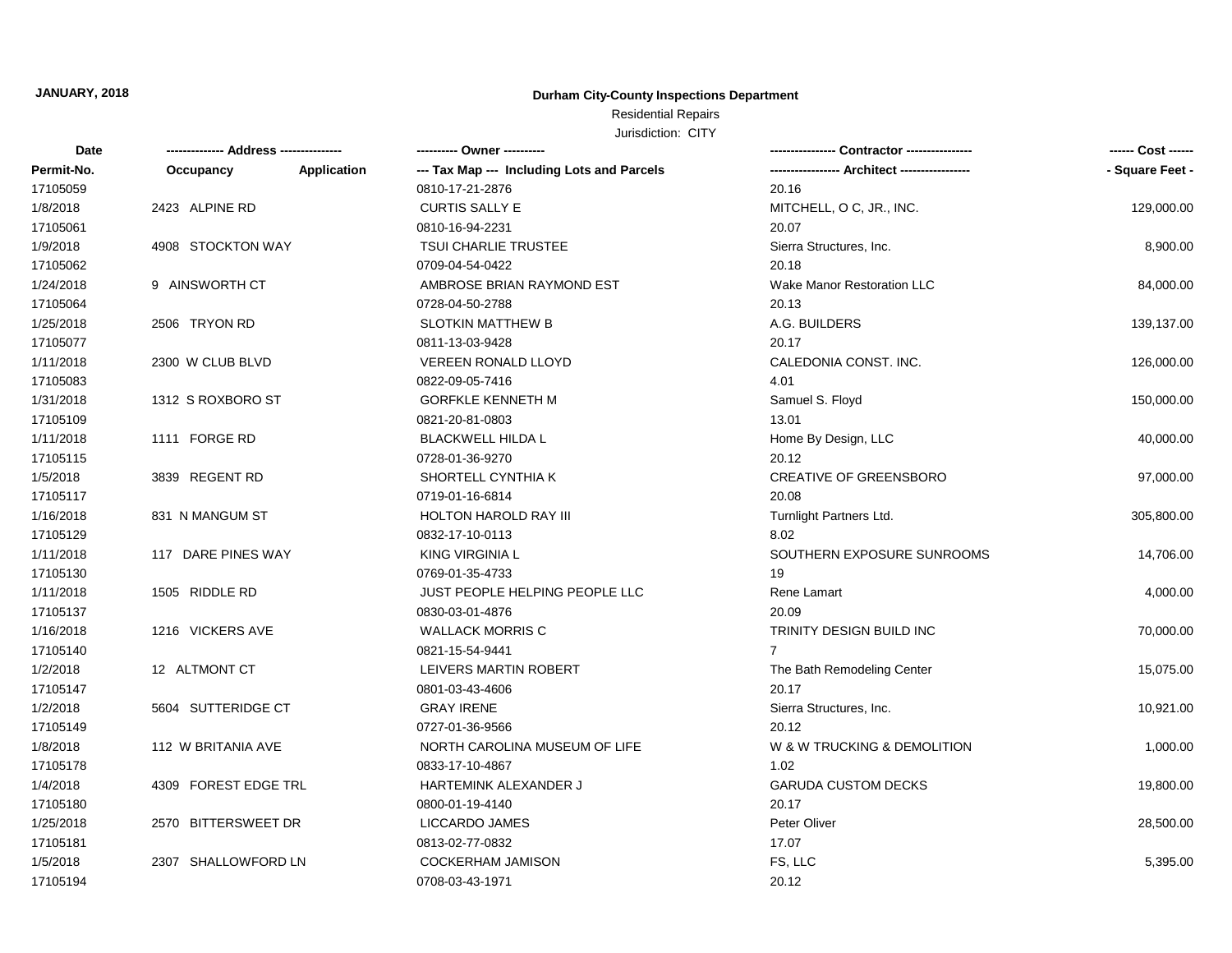## **Durham City-County Inspections Department**

## Residential Repairs

| Date       |                      |             | ---------- Owner ----------                |                                       | ------ Cost ------ |
|------------|----------------------|-------------|--------------------------------------------|---------------------------------------|--------------------|
| Permit-No. | Occupancy            | Application | --- Tax Map --- Including Lots and Parcels | ---------------- Architect ---------- | - Square Feet -    |
| 1/8/2018   | 2500 DAKOTA ST       |             | HERNANDEZ-ORELLANA MARGARITO               | WHEELIS BUILDING CO.                  | 1,000.00           |
| 17105195   |                      |             | 0820-12-96-1592                            | 13.04                                 |                    |
| 1/2/2018   | 3712 FOUR SEASONS DR |             | GUTIERREZ-SALINAS GERARDO                  | Restoration Cleaning, Inc.            | 3,500.00           |
| 17105198   |                      |             | 0820-19-71-2744                            | 20.09                                 |                    |
| 1/9/2018   | 4208 MALVERN RD      |             | ARNOLD KATHERINE N                         | HARDEN, JAMES LEE                     | 19,000.00          |
| 17105201   |                      |             | 0719-03-24-3656                            | 20.08                                 |                    |
| 1/5/2018   | 12 CASABELLE CT      |             | <b>PARKER PATRICIA S</b>                   | FS, LLC                               | 9,493.00           |
| 17105202   |                      |             | 0728-01-38-0303                            | 20.12                                 |                    |
| 1/8/2018   | 4311 COBSCOOK DR     |             | <b>CASTORINA EDWARD P</b>                  | PARKER, DAVID R.                      | 61,950.00          |
| 17105203   |                      |             | 0709-04-94-1388                            | 20.18                                 |                    |
| 1/31/2018  | 602 DOWD ST          |             | RESET PROPERTY SOLUTIONS LLC               | AG Construction, L.L.C.               | 94,300.00          |
| 17105204   |                      |             | 0831-06-28-9947                            | 9                                     |                    |
| 1/2/2018   | 2242 HILLANDALE RD   |             | PARKER BARBARA                             | <b>Cornerstone Foundation Repair</b>  | 4,100.00           |
| 17105211   |                      |             | 0813-16-93-2627                            | 17.05                                 |                    |
| 1/2/2018   | 2902 LEGION AVE      |             | <b>HOWARD ERIC</b>                         | <b>Cornerstone Foundation Repair</b>  | 4,200.00           |
| 17105212   |                      |             | 0810-08-99-3847                            |                                       |                    |
| 1/6/2018   | 415 DUPREE ST        |             | <b>GARMAN HOMES LLC</b>                    | Durham Building Company, LLC          | 1,000.00           |
| 17105214   |                      |             | 0821-20-90-1766                            | 13.03                                 |                    |
| 1/8/2018   | 413 DUPREE ST        |             | <b>GARMAN HOMES LLC</b>                    | Durham Building Company, LLC          | 1,000.00           |
| 17105215   |                      |             | 0821-20-90-1705                            | 13.03                                 |                    |
| 1/5/2018   | 133 KINNAKEET DR     |             | TVM/TGM PROPERTIES LLC                     | Level Carolina Homes, LLC             | 2,500.00           |
| 17105225   |                      |             | 0852-01-46-5071                            | 18.04                                 |                    |
| 1/5/2018   | 5 OZARK CT           |             | DEGERNES LAUREL A TRUSTEE                  | SEARS HOME IMPROVEMENT PRODUCTS, INC. | 7,256.00           |
| 17105227   |                      |             | 0728-01-39-6812                            | 20.12                                 |                    |
| 1/4/2018   | 809 N BRIGGS AVE     |             | ARTIFEX PROPERTIES LLC                     | ARTIFEX CONSTRUCTION LLC              | 29,100.00          |
| 17105235   |                      |             | 0831-11-76-1534                            | 10.02                                 |                    |
| 1/25/2018  | 312 W TRINITY AVE    |             | <b>GARRETT BUILDERS LLC</b>                | <b>GARRETT BUILDERS LLC</b>           | 295,000.00         |
| 17105240   |                      |             | 0822-20-91-5083                            | $\overline{2}$                        |                    |
| 1/26/2018  | 706 CONSTITUTION DR  |             | PEBBLE CREEK UNIT OWNERS                   | TRIANGLE GREEN BUILD                  | 12,850.00          |
| 17105245   |                      |             | 0802-04-94-3576.000                        | 17.06                                 |                    |
| 1/2/2018   | 1107 ONSLOW ST       |             | <b>BRAUN KELLY ERIN</b>                    | Erik & Kelly Mehlman                  | 20,880.00          |
| 17105247   |                      |             | 0822-15-54-2624                            | 3.01                                  |                    |
| 1/24/2018  | 1115 SPRUCE ST       |             | ELITE DEVELOPMENT & INVESTMENT             | PREMIER HOMES SOUTH INC.              | 100,000.00         |
| 17105254   |                      |             | 0831-07-57-3991                            |                                       |                    |
| 1/2/2018   | 1710 ROBINHOOD RD    |             | FONTENELLE JUDITH O                        | REGIONAL WATERPROOFING CO INC         | 4,578.00           |
| 17105256   |                      |             | 0831-08-79-6807                            | 10.02                                 |                    |
| 1/12/2018  | 714 IREDELL ST       |             | <b>BLACKNALL MEMORIAL PRESBYTERIA</b>      | <b>ANDRE ALLEN</b>                    | 1,000.00           |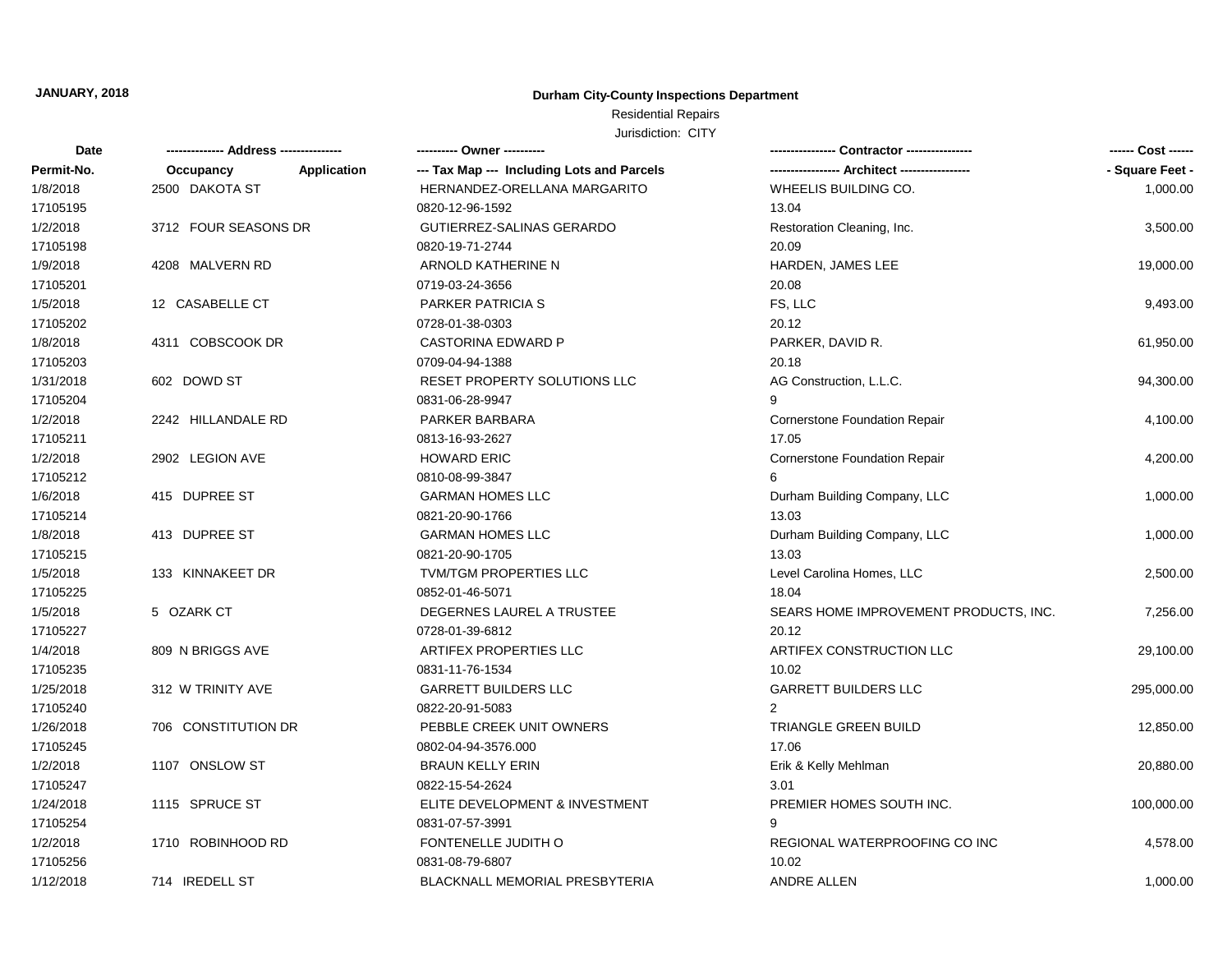## **Durham City-County Inspections Department**

# Residential Repairs

| <b>Date</b> |                      |                    | ---------- Owner ----------                |                                          | ------ Cost ------ |
|-------------|----------------------|--------------------|--------------------------------------------|------------------------------------------|--------------------|
| Permit-No.  | Occupancy            | <b>Application</b> | --- Tax Map --- Including Lots and Parcels | -- Architect -------                     | - Square Feet -    |
| 17105257    |                      |                    | 0822-18-32-5007                            | 4.02                                     |                    |
| 1/12/2018   | 716 IREDELL ST       |                    | BLACKNALL MEMORIAL PRESBYTERIA             | ANDRE ALLEN                              | 1,000.00           |
| 17105258    |                      |                    | 0822-18-32-5103                            | 4.02                                     |                    |
| 1/29/2018   | 1716 MAGNOLIA OAK PL |                    | PHILLIPS DONALD                            | SUNNYDALE ELECTRIC OF NC INC.            | 1,600.00           |
| 17105271    |                      |                    | 0759-03-24-3197                            | 18.05                                    |                    |
| 1/30/2018   | 2704 WOODMONT DR     |                    | PAULEY NISSA RHEA                          | Rising Sun Pools, Incorporated           | 64,781.00          |
| 17105273    |                      |                    | 0823-17-10-8467                            | 17.05                                    |                    |
| 1/11/2018   | 112 GATHERING PL     |                    | <b>BROWN JAMES K</b>                       | <b>GARUDA CUSTOM DECKS</b>               | 144,000.00         |
| 17105274    |                      |                    | 0727-01-25-7604                            | 20.12                                    |                    |
| 1/26/2018   | 1702 JAMES ST        |                    | <b>FARBER MADELINE J</b>                   | Soul Shine Construction, LLC             | 41,175.00          |
| 17105276    |                      |                    | 0821-17-12-8242                            | 6                                        |                    |
| 1/8/2018    | 4117 THETFORD RD     |                    | <b>SHONEK ROMESH K</b>                     | FS, LLC                                  | 9,960.00           |
| 17105277    |                      |                    | 0719-01-05-5618                            | 20.18                                    |                    |
| 1/8/2018    | 111 GADWALL LN       |                    | PULTE HOME COMPANY LLC                     | SOUTHERN EXPOSURE SUNROOMS               | 7,686.00           |
| 18100001    |                      |                    | 0769-01-15-3968                            | 19                                       |                    |
| 1/8/2018    | 2805 FRIENDSHIP RD   |                    | FORTIN ALYCIA LEVY                         | CHAPEL HILL CONSTRUCTION                 | 34,685.00          |
| 18100007    |                      |                    | 0801-13-94-9342                            | 20.17                                    |                    |
| 1/5/2018    | 3690 GUESS RD        |                    | <b>FERRELL MATTHEW BRIAN</b>               | Eugene Oldhom & Sons House Movers        | 1,000.00           |
| 18100009    |                      |                    | 0823-09-16-0828                            | 17.05                                    |                    |
| 1/8/2018    | 103 GADWALL LN       |                    | <b>LEY MICHAEL</b>                         | SOUTHERN EXPOSURE SUNROOMS               | 8,666.00           |
| 18100011    |                      |                    | 0769-01-15-0995                            | 19                                       |                    |
| 1/30/2018   | 4606 HOLLOMAN RD     |                    | MOONEY MARIA CHRISTINE                     | PAUL EDGAR TYLER IV                      | 30,000.00          |
| 18100017    |                      |                    | 0759-01-25-1187                            | 18.05                                    |                    |
| 1/11/2018   | 500 ORINDO DR        |                    | FEDERAL HOME LOAN MORTGAGE                 | Christopher Building Group LLC, The      | 35,000.00          |
| 18100018    |                      |                    | 0729-04-63-6265                            | 20.10                                    |                    |
| 1/11/2018   | 25 INNISFREE DR      |                    | <b>FRAISER MELINDA S</b>                   | Dreps Construction, LLC, Matt            | 46,600.00          |
| 18100019    |                      |                    | 0810-17-01-1341                            | 20.16                                    |                    |
| 1/25/2018   | 3625 STONEYBROOK DR  |                    | HARGROVE JAMES P                           | AKR Builders - Shane Edward Trent, T/A   | 37,968.00          |
| 18100035    |                      |                    | 0813-04-51-0553                            | 17.05                                    |                    |
| 1/24/2018   | 901 VICKERS AVE      |                    | <b>BALL DAVID A</b>                        | Quality Design & Construction, Inc.      | 22,412.00          |
| 18100038    |                      |                    | 0821-11-66-1287                            | $\overline{7}$                           |                    |
| 1/11/2018   | 8 THACKERAY PL       |                    | <b>KING THOMAS GRAY</b>                    | CHASE BUILDING COMPANY                   | 170,000.00         |
| 18100042    |                      |                    | 0810-17-20-0847                            | 20.08                                    |                    |
| 1/29/2018   | 4 SINCLAIR CIR       |                    | <b>CREADICK NOWELL</b>                     | <b>WINDROSE CONSTRUCTION</b>             | 26,500.00          |
| 18100043    |                      |                    | 0801-04-54-3459                            | 20.17                                    |                    |
| 1/11/2018   | 1645 JAMESTOWNE PL   |                    | <b>WELBORN ERIC MICHAEL</b>                | POWER LIFT FOUNDATION REPAIR - T/A BOLIN | 4,800.00           |
| 18100046    |                      |                    | 0708-03-02-2656                            | 20.12                                    |                    |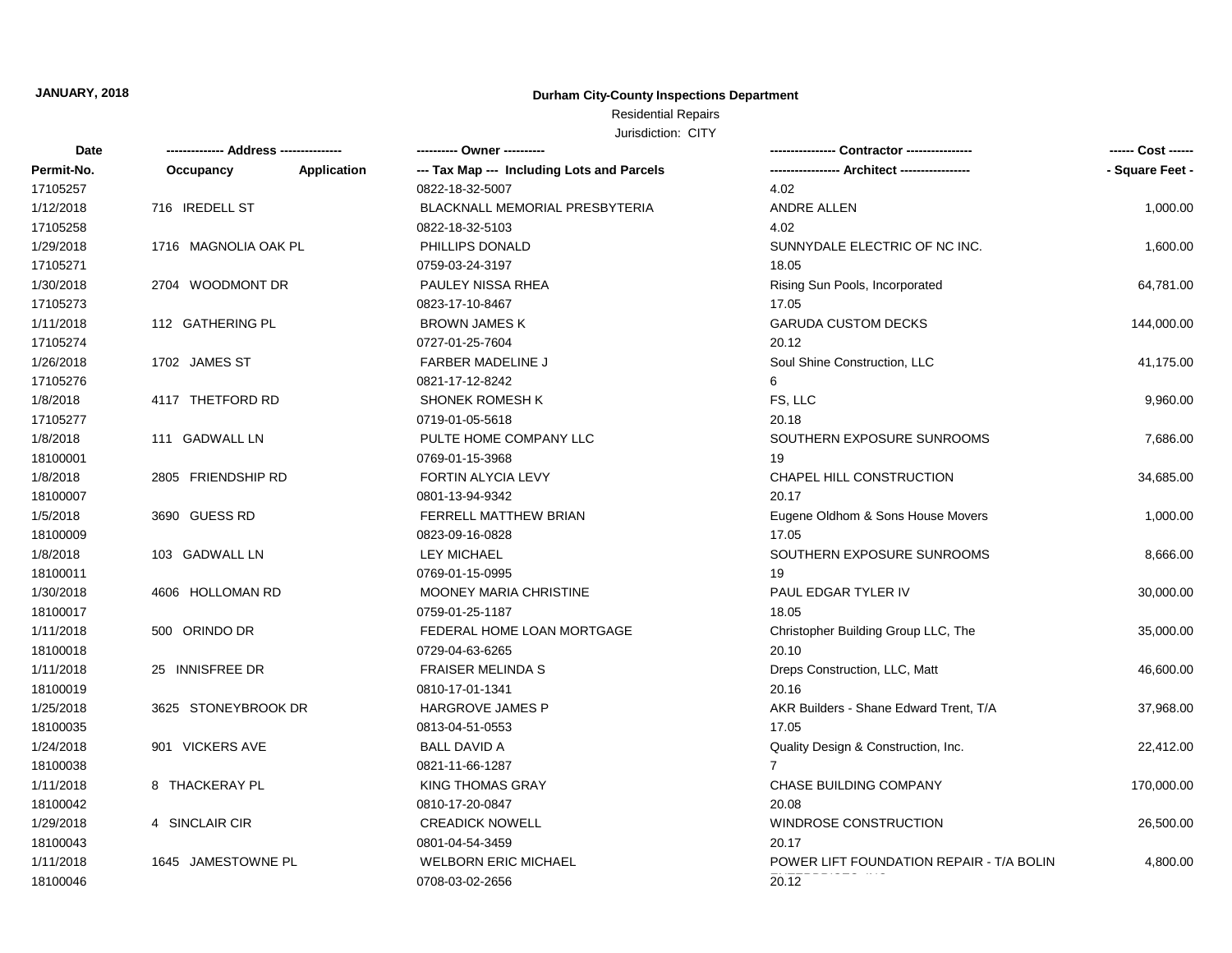## **Durham City-County Inspections Department**

## Residential Repairs

| Date       |                         | ---------- Owner ----------                               |                                                  | ------ Cost ------ |
|------------|-------------------------|-----------------------------------------------------------|--------------------------------------------------|--------------------|
| Permit-No. | Occupancy               | Application<br>--- Tax Map --- Including Lots and Parcels |                                                  | - Square Feet -    |
| 1/11/2018  | 1114 SPRUCE ST          | KPM PROPERTY INVESTMENT GROUP                             | Sierra Structures, Inc.                          | 133,354.00         |
| 18100048   |                         | 0831-07-57-6902                                           | 10.02                                            |                    |
| 1/11/2018  | 3454 RUGBY RD           | PARKER JOHN ANDREW                                        | Jolley Builders LLC, Steve                       | 75,000.00          |
| 18100050   |                         | 0719-01-36-5851                                           | 20.08                                            |                    |
| 1/11/2018  | 10 ROSE BROOK DR        | <b>BEAR JAMES E</b>                                       | ROBERTS, DAVID WALTER                            | 37,047.00          |
| 18100060   |                         | 0719-03-42-7758                                           | 20.07                                            |                    |
| 1/25/2018  | 829 SCOTT KING RD       | <b>BUTLER HERBERT L</b>                                   | FS, LLC                                          | 6,899.00           |
| 18100062   |                         | 0727-03-23-3784                                           | 20.12                                            |                    |
| 1/10/2018  | 2209 WILSON ST          | <b>FELDMAN ROBERT</b>                                     | Sarah J. Feldman                                 | 170,000.00         |
| 18100067   |                         | 0822-09-16-0001                                           | 4.01                                             |                    |
| 1/12/2018  | 1015 MIDLAND TER        | DAVIDSON MICHAEL R                                        | Jose Espinosa                                    | 2,500.00           |
| 18100069   |                         | 0842-13-12-2545                                           | 18.01                                            |                    |
| 1/11/2018  | 508 WINDCREST RD        | SIDHU LUKWINDER S                                         | Shaheid Hasan                                    | 25,800.00          |
| 18100070   |                         | 0728-01-16-6661                                           | 20.12                                            |                    |
| 1/15/2018  | 1115 LIBERTY ST         | THAYER INVESTMENTS INC                                    | Thayer Homes, Inc.                               | 1,000.00           |
| 18100076   |                         | 0831-11-56-3380                                           | 10.01                                            |                    |
| 1/11/2018  | 5114 GREEN OAK DR       | OSBORNE OLIVIA MARLOWE                                    | Veda Lynn Osborne                                | 26,700.00          |
| 18100086   |                         | 0824-01-19-7602                                           | 16.03                                            |                    |
| 1/31/2018  | 1 CUSTER CIR            | LONG MERRITT D                                            | Cornerstone Foundation Repair                    | 1,000.00           |
| 18100099   |                         | 0728-04-82-0309                                           | 20.13                                            |                    |
| 1/12/2018  | 609 MALLARD AVE         | <b>LAWTON BRIAN F</b>                                     | United Building Strucures Inc.                   | 15,560.00          |
| 18100101   |                         | 0831-05-28-2005                                           |                                                  |                    |
| 1/10/2018  | 502 BUXTON ST           | <b>ROBERSON ERIC V</b>                                    | Service Master Restoration - K&S Reconstruction, | 46,500.00          |
| 18100103   |                         | 0820-19-60-4388                                           | 20.10                                            |                    |
| 1/31/2018  | 1904 PATTERSONS MILL RD | <b>RIEHS ARNO F</b>                                       | Arno Riehs                                       | 29,970.00          |
| 18100104   |                         | 0840-04-91-7375                                           | 18.05                                            |                    |
| 1/12/2018  | 101 S BRIGGS AVE        | MCBRIDE MACKENZIE                                         | Crawl Space & Basement Technologies              | 8,850.00           |
| 18100108   |                         | 0831-15-73-0871                                           | 10.01                                            |                    |
| 1/23/2018  | 216 W GEER ST           | <b>BWWWK LLC</b>                                          | LEGACY BUILDING CO., LLC                         | 1,000.00           |
| 18100118   |                         | 0832-17-00-3357                                           | $\overline{2}$                                   |                    |
| 1/30/2018  | 214 W GEER ST           | <b>BWWWK LLC</b>                                          | LEGACY BUILDING CO., LLC                         | 1,000.00           |
| 18100120   |                         | 0832-17-00-4308                                           | $\overline{2}$                                   |                    |
| 1/24/2018  | 3201 LOCHINVAR DR       | MELOY JAMES J                                             | Jim Meloy                                        | 19,500.00          |
| 18100123   |                         | 0801-04-54-4615                                           | 20.17                                            |                    |
| 1/15/2018  | 1702 BIVINS ST          | PERRY DALE W                                              | Mangrum Building, LLC                            | 1,000.00           |
| 18100124   |                         | 0821-14-23-8427                                           | 6                                                |                    |
| 1/23/2018  | 2316 RADA DR            | <b>BROGE BRADLEY ROBERT</b>                               | Sierra Structures, Inc.                          | 7,575.00           |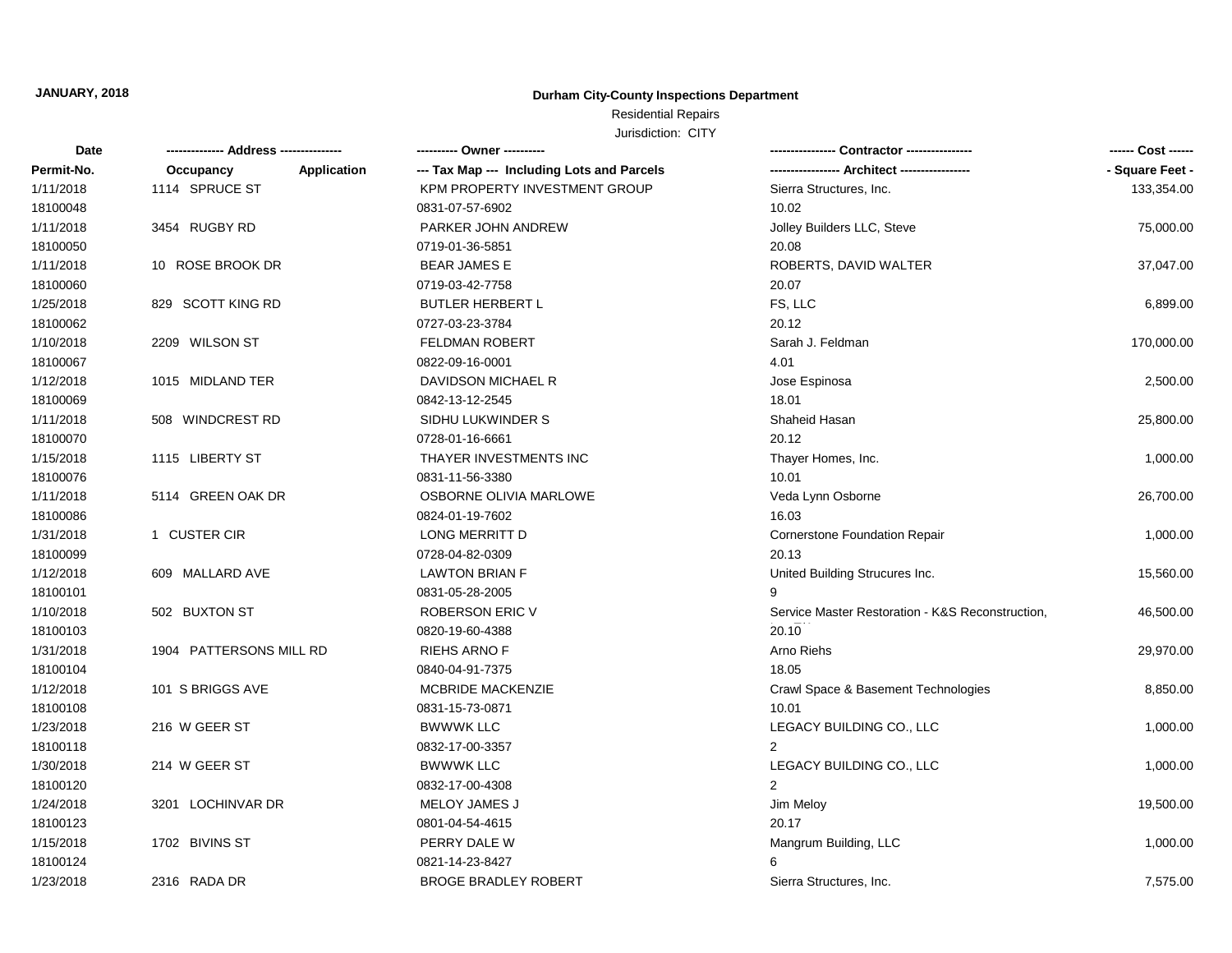## **Durham City-County Inspections Department**

## Residential Repairs

| Date       |                      |                    | --------- Owner ---------                  |                                      | ------ Cost ------ |
|------------|----------------------|--------------------|--------------------------------------------|--------------------------------------|--------------------|
| Permit-No. | Occupancy            | <b>Application</b> | --- Tax Map --- Including Lots and Parcels |                                      | - Square Feet -    |
| 18100125   |                      |                    | 0830-04-90-4848                            | 20.14                                |                    |
| 1/19/2018  | 19 SADDLEWOOD CT     |                    | <b>HOLLEMAN SHARRELL A</b>                 | <b>Richard Cabble</b>                | 15,000.00          |
| 18100126   |                      |                    | 0719-04-80-4710                            | 20.11                                |                    |
| 1/17/2018  | 2021 W CLUB BLVD     |                    | <b>BLANCHETTE BARRY B</b>                  | <b>Cornerstone Foundation Repair</b> | 1,500.00           |
| 18100127   |                      |                    | 0822-09-25-4029                            | 4.01                                 |                    |
| 1/17/2018  | 4205 AMESBURY LN     |                    | <b>BHATT-MACKIN SEAMUS M</b>               | BERCON BUILDING COMPANY INCORPORATED | 59,000.00          |
| 18100128   |                      |                    | 0719-01-05-1120                            | 20.18                                |                    |
| 1/24/2018  | 19 KITCHNER CT       |                    | LINE BESS D                                | A.G. BUILDERS                        | 14,512.20          |
| 18100138   |                      |                    | 0803-04-93-1614                            | 17.07                                |                    |
| 1/24/2018  | 1248 CRANEBRIDGE PL  |                    | <b>GOGRI REKHA</b>                         | FS, LLC                              | 9,900.00           |
| 18100143   |                      |                    | 0708-03-03-2188                            | 20.12                                |                    |
| 1/24/2018  | 500 WOODCROFT PKWY   |                    | <b>TAYLOR MONICA L</b>                     | FS, LLC                              | 7,850.00           |
| 18100144   |                      |                    | 0719-04-90-3455                            | 20.11                                |                    |
| 1/23/2018  | 2608 N ROXBORO ST    |                    | <b>GOLD LEAF VENTURES LLC</b>              | FOUNDATION XPERTS, LLC               | 17,500.00          |
| 18100145   |                      |                    | 0832-06-27-7605                            | 1.01                                 |                    |
| 1/24/2018  | 1211 WEDGEWOOD LN    |                    | <b>FOWLER ALYCE MARIE</b>                  | FOUNDATION XPERTS, LLC               | 2,400.00           |
| 18100146   |                      |                    | 0738-01-09-0485                            | 20.10                                |                    |
| 1/24/2018  | 1520 CATCH FLY LN    |                    | <b>GERMAINE ROBERT WARREN</b>              | ROBCO FENCE AND DECK LLC             | 9,654.00           |
| 18100147   |                      |                    | 0728-03-43-9656                            | 20.13                                |                    |
| 1/26/2018  | 1016 LUBBOCK LN      |                    | MULLENS AMANDA                             | ROBCO FENCE AND DECK LLC             | 19,872.00          |
| 18100149   |                      |                    | 0850-04-61-3955                            | 18.05                                |                    |
| 1/24/2018  | 1001 RED HAT LN      |                    | <b>SASS MARIA</b>                          | Platinum Homes, LLC                  | 15,800.00          |
| 18100152   |                      |                    | 0728-02-78-0264                            | 20.14                                |                    |
| 1/24/2018  | 1304 FAY ST          |                    | <b>NC PROPERTY NETWORK</b>                 | <b>LISA MILLER</b>                   | 10,700.00          |
| 18100153   |                      |                    | 0831-07-58-4533                            | 10.02                                |                    |
| 1/26/2018  | 203 SOUTH BEND DR    |                    | TOLL NC LP                                 | TOLL BROTHERS OF NC II, INC.         | 9,200.00           |
| 18100154   |                      |                    | 0717-02-77-0168                            | 20.12                                |                    |
| 1/26/2018  | 631 SWIFT CREEK XING |                    | <b>TOLL NC LP</b>                          | TOLL BROTHERS OF NC II, INC.         | 11,050.00          |
| 18100155   |                      |                    | 0717-02-75-7742                            | 20.12                                |                    |
| 1/30/2018  | 3904 CHIPPENHAM RD   |                    | OBRIEN CAROL L                             | MULBERRY RESTORATION                 | 37,000.00          |
| 18100157   |                      |                    | 0709-02-98-7888                            | 20.08                                |                    |
| 1/24/2018  | 2402 LANE ST         |                    | <b>MALOY MARYANN</b>                       | <b>Tom Maloy</b>                     | 9,625.00           |
| 18100160   |                      |                    | 0820-12-86-9747                            | 13.04                                |                    |
| 1/26/2018  | 2614 NATION AVE      |                    | MCMURRAY ELEANA                            | YELVERTON CONTRACTING, LLC.          | 168,324.00         |
| 18100161   |                      |                    | 0811-20-91-3089                            | 6                                    |                    |
| 1/26/2018  | 1619 SOUTH ST        |                    | HARRIS LANE GROUP LLC THE                  | <b>CHASE BUILDING COMPANY</b>        | 43,200.00          |
| 18100162   |                      |                    | 0821-19-70-2555                            | 13.03                                |                    |